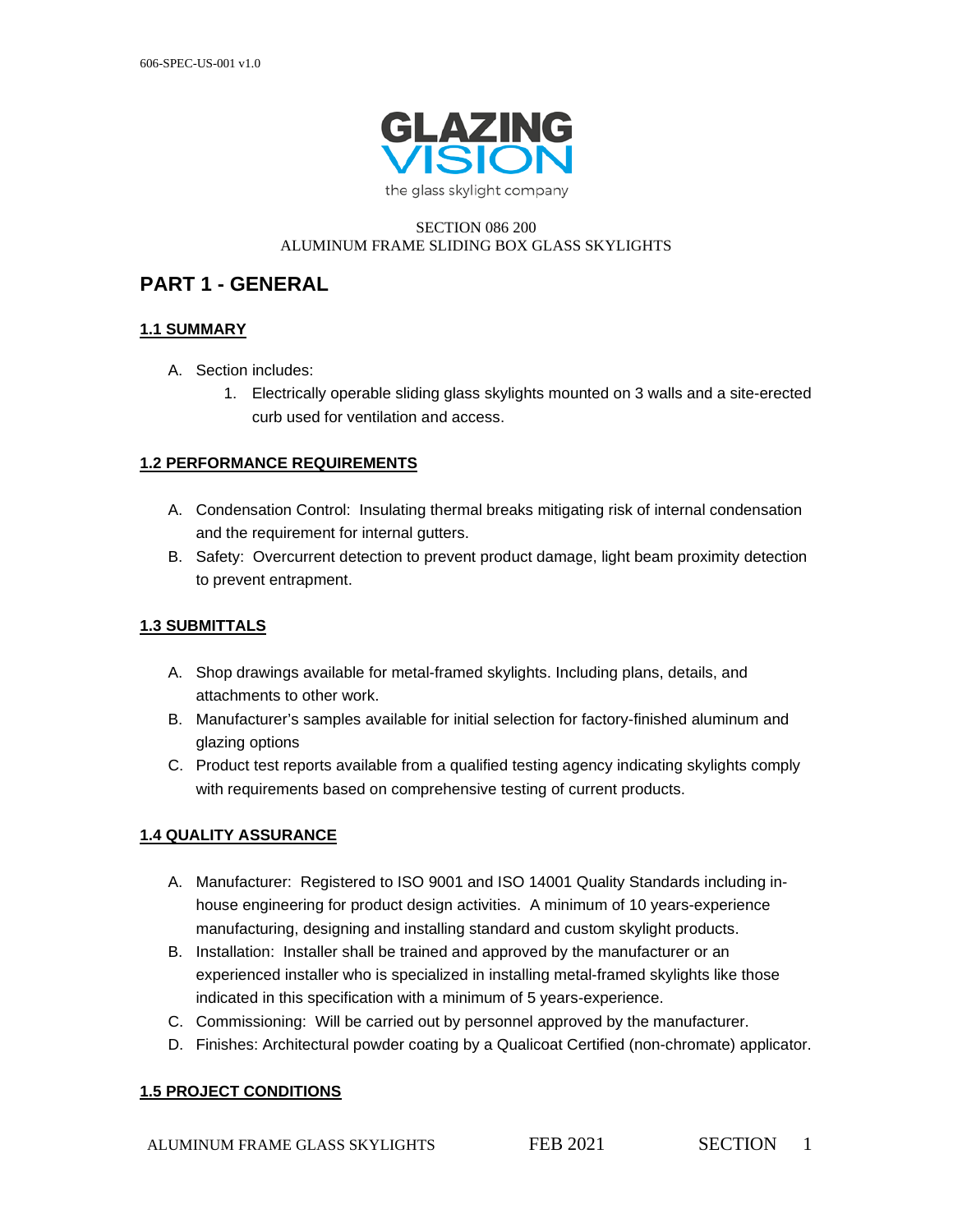- A. Field Measurements: Skylights indicate fitting to other construction, verify dimensions of other construction by field measurements before fabrication and indicate measurements on Shop Drawings. Coordinate fabrication schedule with construction progress to avoid delaying the Work.
	- 1. Established Dimensions: Where field measurements cannot be made without delaying the work, establish dimensions and proceed with fabricating skylights without field measurements. Coordinate construction to ensure that actual dimensions correspond to established dimensions.

## **1.6 WARRANTY**

- A. General Warranty: Provide written manufacturer's warranty covering skylights that fail in materials or workmanship within specified warranty period. Failures include, but are not limited to, the following:
	- 1. Structural failures.
	- 2. Failure of systems to meet performance requirements.
	- 3. Deterioration of metals, metal finishes, and other materials beyond normal weathering.
	- 4. Water leakage; defined as uncontrolled water appearing on normally exposed interior surfaces of skylights from sources other than condensation, resulting from defects in skylight materials or workmanship. (Water controlled by flashing and gutters and drained back to the exterior and that cannot damage adjacent materials or finishes is not water leakage). Water leakage resulting from improper installations do not form part of this warranty.
	- 5. Warranty Period: 10 years from date of shipment from the manufacturer covering glazing and framework for skylights installed by an installer approved by the manufacture or 2 years installed by others. 2 years from date of shipment from the manufacturer covering electronic items.
- B. Finish Warranty: Provide written manufacturer's warranty covering finish defects. "Defects" is defined as peeling, chipping, chalking, fading, abnormal aging or deterioration, and failure to perform as required.

Warranty Period for Powder Coat Finish: Minimum 10 years from date of shipment from the manufacturer.

- C. Glass Warranty: Provide written manufacturer's warrantycovering defects in the insulating glass unit. "Defects" is defined as seal failure or delamination.
	- 1. Warranty Period for Insulating or Laminated Glass: Minimum 10 years from date of shipment.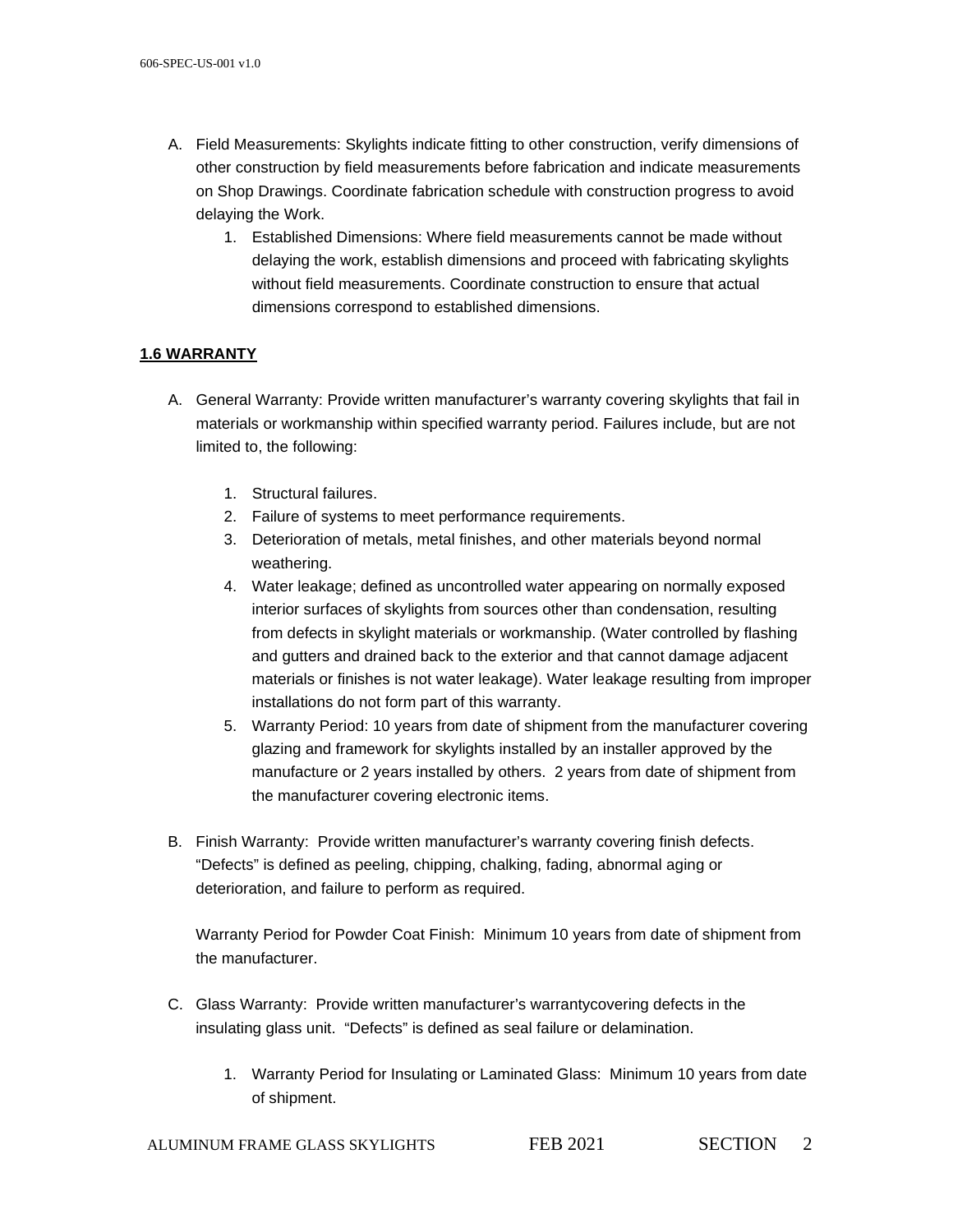# **PART 2 - PRODUCTS**

## **2.1 MANUFACTURERS**

- A. Basis of Design: Provide products by Glazing Vision Inc, Hartford, CT (833-759-3667).
- B. Substitutions: Manufacturers shall not be considered without prior approval in writing no later than ten (10) calendar days prior to bid. Substitute manufacturers must have been in the custom skylight business for not less than a period of 15 years and must submit to the Architect the following:
	- 1. List of similar projects successfully completed within the last five years.
	- 2. Proof of financial capability.
	- 3. Complete details of proposed skylight.
	- 4. Complete specifications for Architect's review.

## **2.2 FRAMING MATERIALS**

- A. Framing Members: Aluminum alloy 6063-T6 / 1050A H14 with minimum effective thickness of 0.17 inches.
- B. Fasteners and Accessories: Manufacturer's standard corrosion-resistant, non-staining, non-bleeding fasteners and accessories; compatible with adjacent materials.
	- 1. Connections to Supporting Structure: 300 Series Stainless Steel.

## **2.3 GLAZING MATERIALS**

- A. Insulating Glass: Minimum 1-inch IGU consisting of tempered exterior lite, ½-inch sealed argon filled space incorporating thermal warm-edge spacer, and laminated safety glass with low "E" interior lite. Glass must meet the requirements of AAMA Glass Design for Sloped Glazing for the project.
- B. Glazing Sealant: Neutral-curing low modulus silicone sealant recommended by skylight and sealant manufacturers for this use.
	- 1. Sealant is capable of withstanding 50 percent movement in both extension and compression (total of 100 percent movement) when tested for adhesion and cohesion under maximum cyclic movement according to ASTM C 719.
	- 2. Sealant complies with ASTM C 920 for Type S, Grade NS, Class 25, Uses NT, G, A, and O, as applicable to substrates including other sealants with which it comes in contact.
	- 3. Color: Black.

## **2.4 FABRICATION**

- A. Factory assemble framing.
- B. Factory glaze units.

ALUMINUM FRAME GLASS SKYLIGHTS FEB 2021 SECTION 3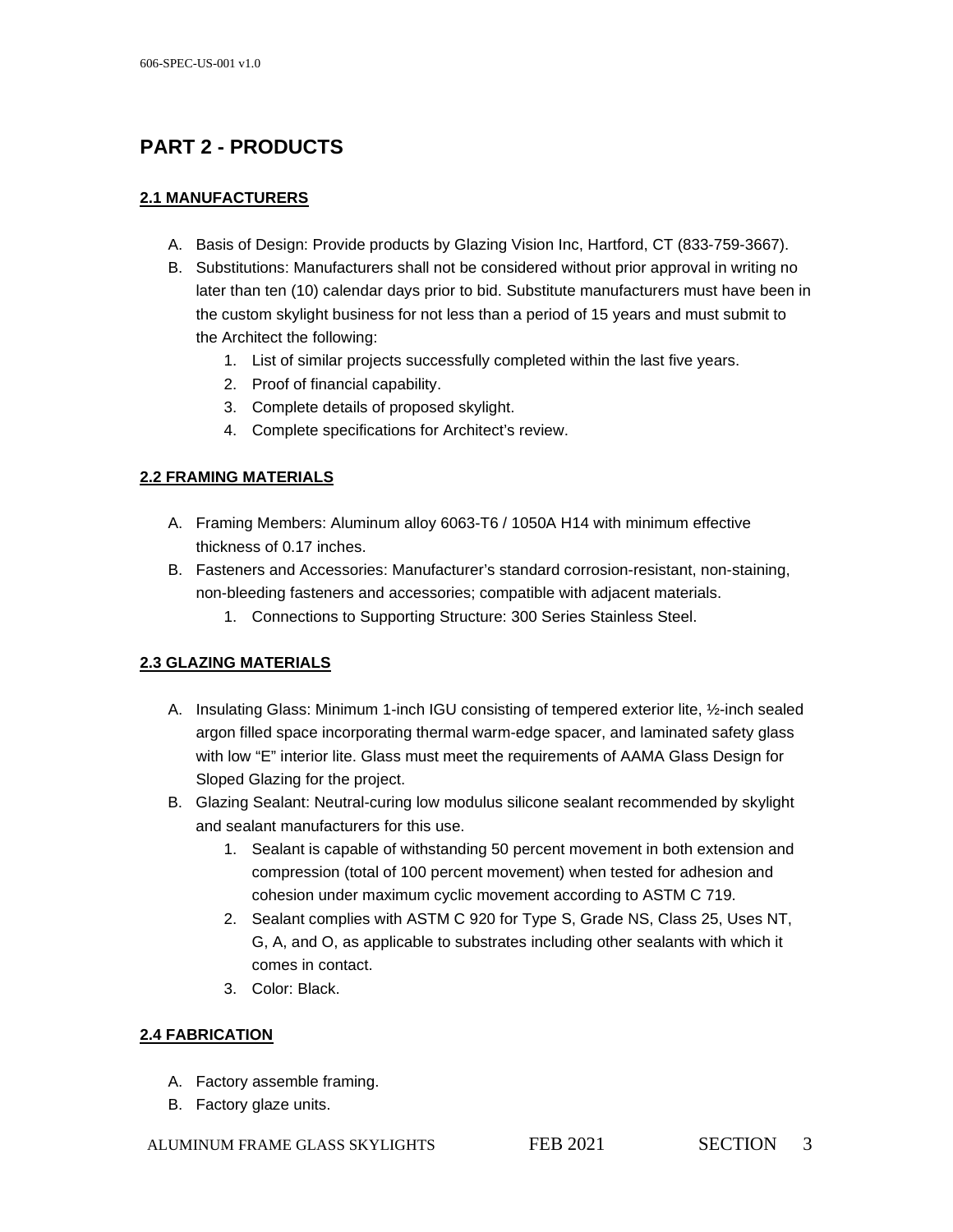### **2.5 ALUMINUM FINISHES**

A. Powder Coated High-Performance Architectural Coating: comply with Qualicoat standard Color:

## **PART 3 - EXECUTION**

## **3.1 EXAMINATION**

A. Examine curb substrates and conditions with installer present for compliance with requirements for installation tolerances and other conditions affecting skylight performance. Proceed with installation only after unsatisfactory conditions have been corrected.

## **3.2 PREPARATION**

- A. Where aluminum will contact concrete or masonry, protect against corrosion by painting contact surfaces with bituminous paint.
- B. Where aluminum will contact pressure-treated wood, separate dissimilar materials by methods recommended by manufacturer.
- C. Ensure curb top surfaces are insulated from support steels and all metallic weathering preventing thermal bridging.

### **3.3 INSTALLATION**

- A. General: Comply with manufacturer's written instructions for protecting, handling, and installing skylight components.
- B. Following manufacturer's installations instructions and job specific drawings to ensure proper installation.
- C. Coordinate with installation of roof deck and other substrates to receive skylight units.
- D. Coordinate with installation of vapor barriers, roof insulation, roofing, and flashing as required to assure that each element of the work performs properly and that combined elements are waterproof and weather tight. Anchor units securely to supporting structural substrates, adequate to withstand lateral and thermal stresses as well as inward and outward loading pressures.
- E. Complete permanent connection to line voltage.
- F. Complete internal finishing post skylight installation.

### **3.4 COMMISSIONING**

B. Final product setup and checks to be fulfilled by a manufacturer approved engineer.

ALUMINUM FRAME GLASS SKYLIGHTS FEB 2021 SECTION 4